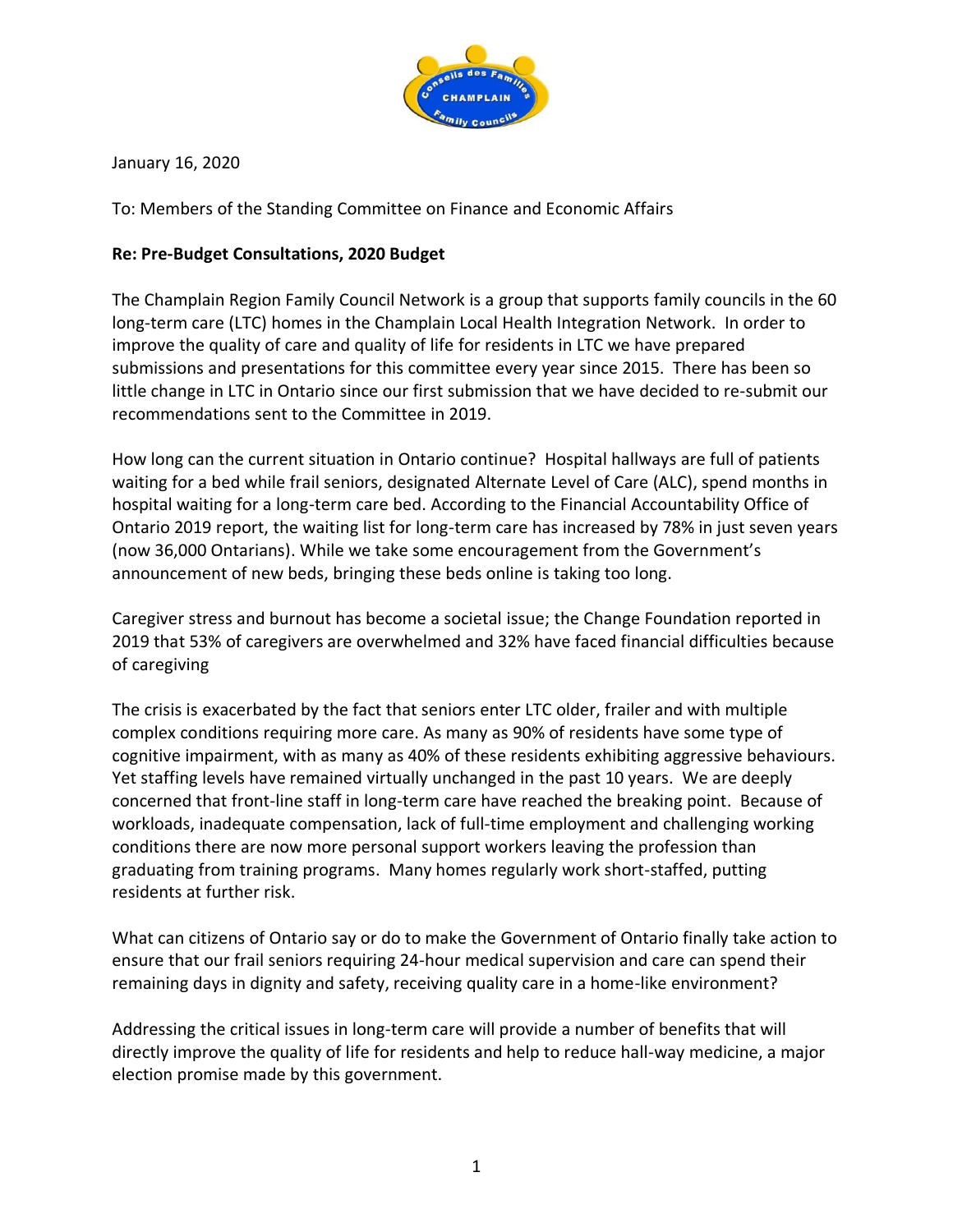#### **Potential Impact of our Recommendations**

## **Legislated 4 hour/day/resident minimum direct care standard**

- Improved quality of care for residents: toileting requests met in a timely manner; shorter waits for assistance with eating; more person-centred care
- Fewer residents dying from choking or aspiration (27 deaths between January 2018 -May 2019 )
- Fewer incidents of violence between residents and staff to resident
- Fewer incidents of abuse and neglect of residents
- Fewer visits to emergency departments due to falls, food related incidents, preventable infections
- Better working conditions for staff resulting in improved retention, improved job satisfaction and fewer days lost to injuries.

## **Expanded behavioural supports in all homes**

- Fewer deaths and fewer visits to hospital as a result of aggressive behaviours
- Fewer referrals to specialized hospitals such as the Royal Ottawa
- Fewer violent incidents between residents, and resident to staff
- Improved quality of life for residents
- Safer work-life for staff
- Focus turned to the individual instead of dealing with difficult behaviours

#### **A funded human resources strategy for LTC**

- Fewer homes operating short staffed
- Fewer residents at risk because of short staffing
- Improved job satisfaction among front line staff
- Staff shortages will not jeopardize the planned 15,000 new beds promised to be added within the next 5 years (8500 need 20% more staff (OLTCA)
- Management focused on improving care rather than staffing issues
- Improved staff morale and staff retention
- Less need for costly overtime

**Improved capacity planning recognizing the long wait lists and the needs of ethnocultural and the LGTBQ2+ community; design of homes suitable for personcentred models of care**

- Shorter wait lists, fewer ALC patients
- Less hallway medicine
- More homes appropriate for diverse populations
- More home-like environments supporting person-centred care
- Faster re-development and new construction process
- Reduced caregiver stress and burnout as a result of timely access to LTC

The residents and their families can't wait. These changes are needed now to ensure that Ontario citizens resident in LTC have quality of life and quality care in their final days.

## **Sincerely**

Champlain Region Family Council Network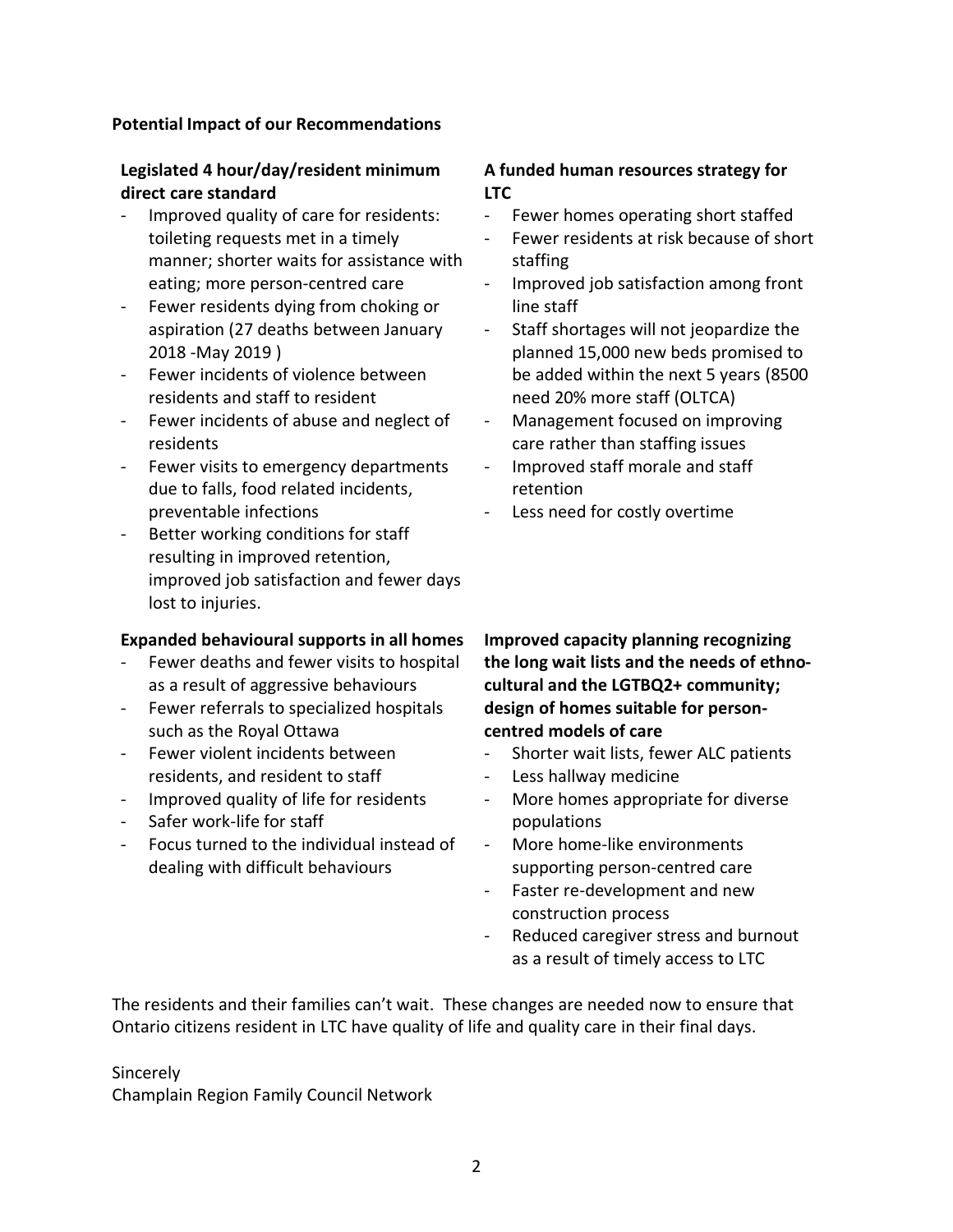

# **Champlain Region Family Council Network Submission to the Standing Committee on Finance and Economic Affairs Pre-budget Consultations, January 2019**

### **Introduction**

Family Councils were established under the Ontario Long-Term Care Act (2007) to allow family and friends to advocate on behalf of their loved ones in long-term care (LTC). The Champlain Region Family Council Network (CRFCN) is a volunteer group that supports these efforts by Family Councils in the 60 LTC residences in this region of Ontario. Our observations and recommendations are based on our experience as unpaid caregivers in LTC homes supplemented with data from studies of seniors' care.

The CRFCN has long advocated for more hours of direct care, improved safety, and better capacity planning in its meetings with local politicians and its presentations before the Standing Committee on Finance and Economic Affairs, and the Minister of Finance. Our three priorities for action remain the same:

- 1. Improving care
- 2. Ending violence in long-term care
- 3. Better capacity planning

## **Priority 1: Improving care**

Chronic understaffing is the number one concern of families who have loved ones in long-term care. Staffing has not kept pace with the dramatic changes that have taken place in the LTC population in the past decade. Citizens now enter LTC when they are older, frailer and have more complex care levels associated with multiple conditions. The Ontario Long-Term Care Association (OLTCA)<sup>1</sup> notes that 90% of all residents now suffer from some type of cognitive impairment; one in three are severely impaired. Staff are stretched to the limit and staff burnout is a significant issue. Heavy workloads, workplace violence, stress and lower pay than other healthcare sectors as well as a general feeling of lack of respect among personal support workers (PSWs) in particular have made it very difficult for LTC administrators to recruit and retain qualified direct care staff.

The need for more direct care staff is not a new issue. As noted by the Ontario Nurses Association<sup>2</sup> in their submission to the Wettlaufer inquiry "... reports, reviews and legal proceedings have been publicly stating this fact since at least 2001." Over 10 years ago a government sponsored report<sup>3</sup> recommended four hours of care be achieved by 2012. Insufficient staffing levels in the LTC sector were a recurrent observation during the Wettlaufer hearings.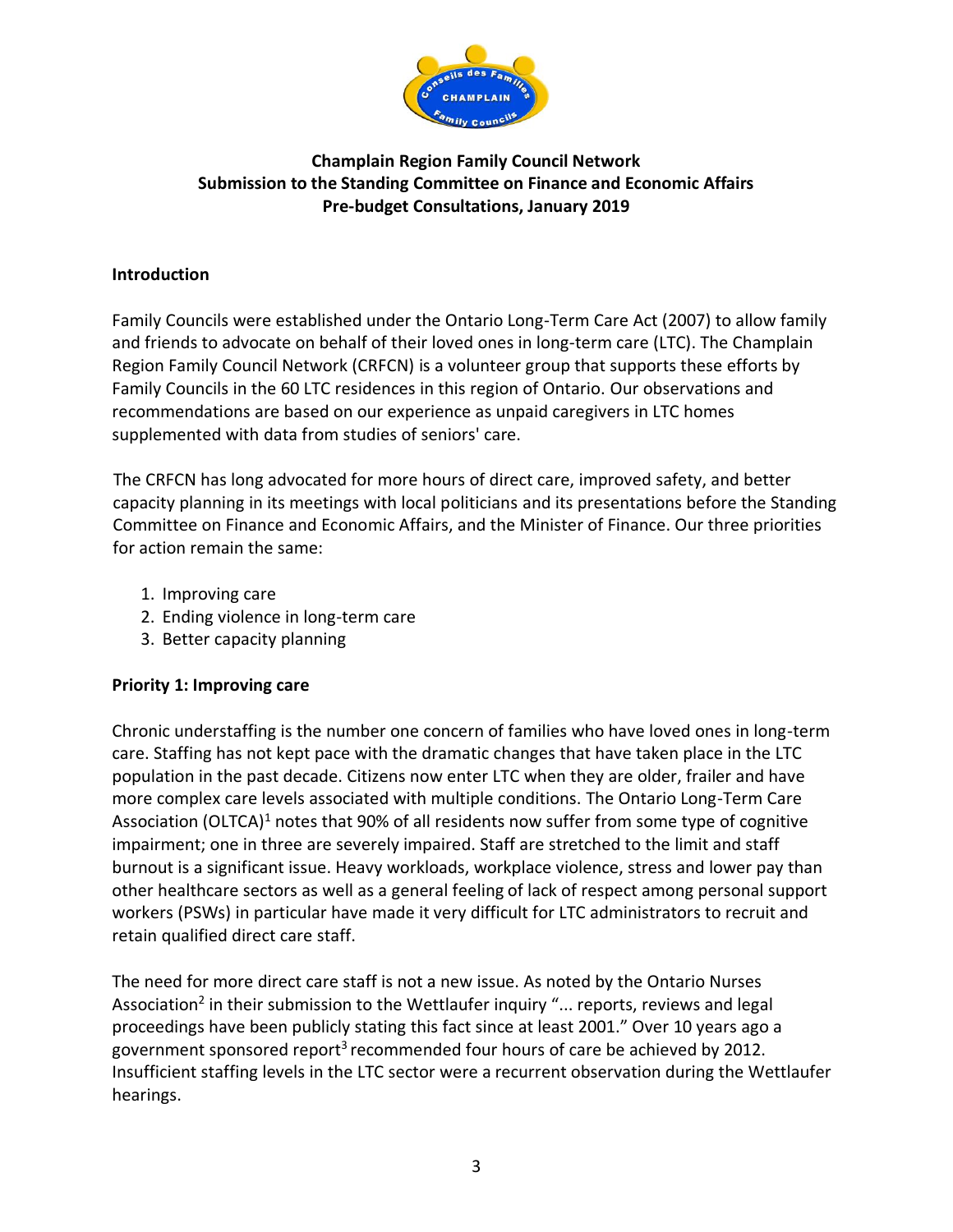Family and friends of LTC residents as well as many professional organizations and staff unions believe that a minimum care standard is needed and have been active supporters of the Time to Care Act. This private member's bill asks for a legislated minimum care standard of four hours of direct care per resident per day, averaged across all residents. The Bill passed second reading in the Ontario Legislature on November 2, 2017 with unanimous support from all parties and was re-introduced after the June 2018 election. To date, over 70,000 signatures have been recorded in the Legislature in support of this minimum standard.

Increasing the hours of care for our frail elderly in LTC must be a priority for this government. Moving quickly to four hours of care will have immediate results: improved health outcomes, reduced levels of stress and burnout in frontline workers, and fewer incidents of abuse and violence in LTC homes.

Coupled with the rising resident care needs noted above, increasingly complex and demanding government reporting requirements are taking a toll on the quality of care. It is said that Ontario has one of the most highly regulated LTC sectors in Canada. OLTCA notes that: "Direct care staff in long-term care homes now spend hours per day completing mandatory documentation requirements at the expense of providing more direct care to residents." While important, monitoring and accountability must not be accomplished at the expense of resident care.

#### **Recommendations:**

- 1. Legislate a minimum care standard of four hours of nursing care and personal support services per resident per day averaged across all residents.
- 2. Regularly review and adjust minimum care hours to reflect changing acuity levels in the LTC population.
- 3. Make public reporting of staffing levels at each Ontario LTC home mandatory to ensure accountability across the province.
- 4. Mandate the Ministry of Health and Long-Term Care (MOHLTC) to work with stakeholders such as AdvantAge Ontario, OLTCA, and Health Quality Ontario (HQO) to identify ways to reduce the burden of reporting so that more LTC resources can be committed to direct resident care.
- 5. Develop a human resources plan for the LTC sector to ensure that there is a sufficient supply of well-trained personnel to meet the current and anticipated demand for LTC staff.
- 6. Establish consistent standards for PSW education and on-the-job development to ensure that PSWs have the skills needed to provide quality care.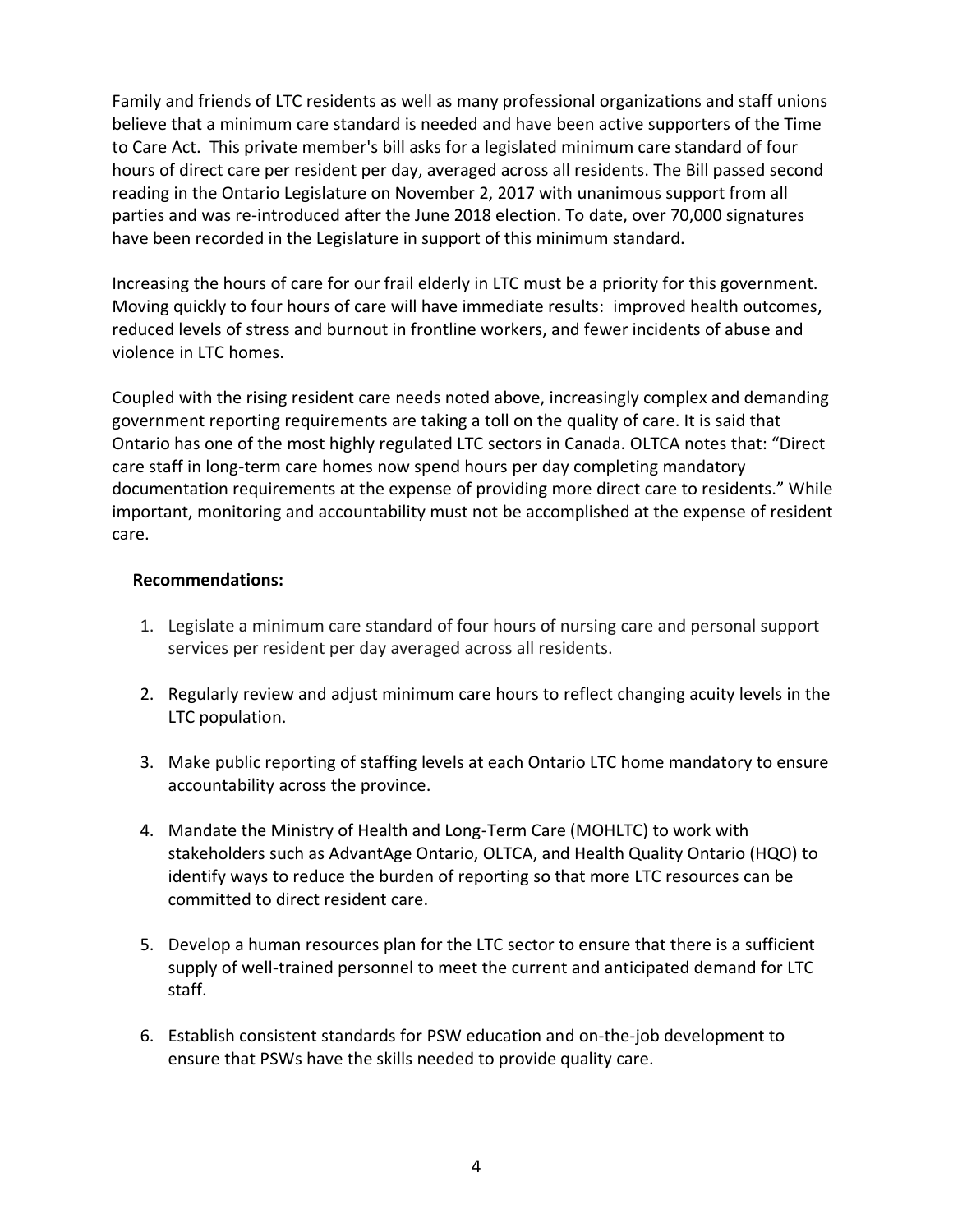### **Priority 2: End violence in long-term care**

We are increasingly concerned that LTC residents and staff are at risk due to an increase in aggressive behaviours in homes across the province. Violence, abuse and neglect are now daily occurrences in Ontario's homes.

Much of this aggression results from the significant percentage of residents who suffer from dementia. During its investigation of 13 homicide deaths in LTC in 2013-14, the Geriatric and Long-Term Care Review Committee of the Ontario Coroner's Office noted that "[the] issue of resident-on-resident violence in LTC homes is an urgent and persistent issue." <sup>4</sup>

Although recent Ontario budgets have included additional funding for the Behavioural Supports Ontario (BSO) program, including the approval of a 20 bed unit at the Perley and Rideau Veteran's Health Centre in Ottawa, we believe there needs to be further investment in this program to reduce the potential for violence within these vulnerable populations.

#### **Recommendations:**

- 1. Ensure that each LTC home has an on-site Behavioural Support team. Currently they exist in only half of the 627 homes in Ontario.
- 2. Ensure that there is specialized training for PSWs and nurses to address the needs of residents with dementia that can lead to aggressive behaviours. Funding should be provided to back-fill personnel so that direct care hours are not reduced during training.
- 3. Implement the recommendation of the Geriatric and Long-Term Care Review Committee of the Ontario Coroner's Office in their 2015 report, that MOHLTC "immediately convene a widely representative, multi-stakeholder expert panel to develop a concrete plan to address resident-to-resident violence in long-term care homes."

## **Priority 3: Better capacity building**

There are now nearly 33,000 individuals in Ontario waiting for a LTC placement, a growth of over 10,000 individuals in just three short years. According to AdvantAge Ontario<sup>5</sup>, this number could reach 48,000 in another three years. It is not uncommon for frail seniors with complex care needs to wait years for an LTC bed, stretching families and home support systems to the breaking point. Caregiver stress and burnout have become a pressing societal issue.

We are pleased that the government has recognized the importance of long-term care in helping to alleviate "hallway medicine" in Ontario. The commitment to build 30,000 new beds in 10 years will help reduce the number of elderly waiting in crowded hospitals for a LTC bed. It is encouraging that 6,000 of the 30,000 new beds have already been announced. We look forward to the early release of specifics regarding the fulfilment of this commitment.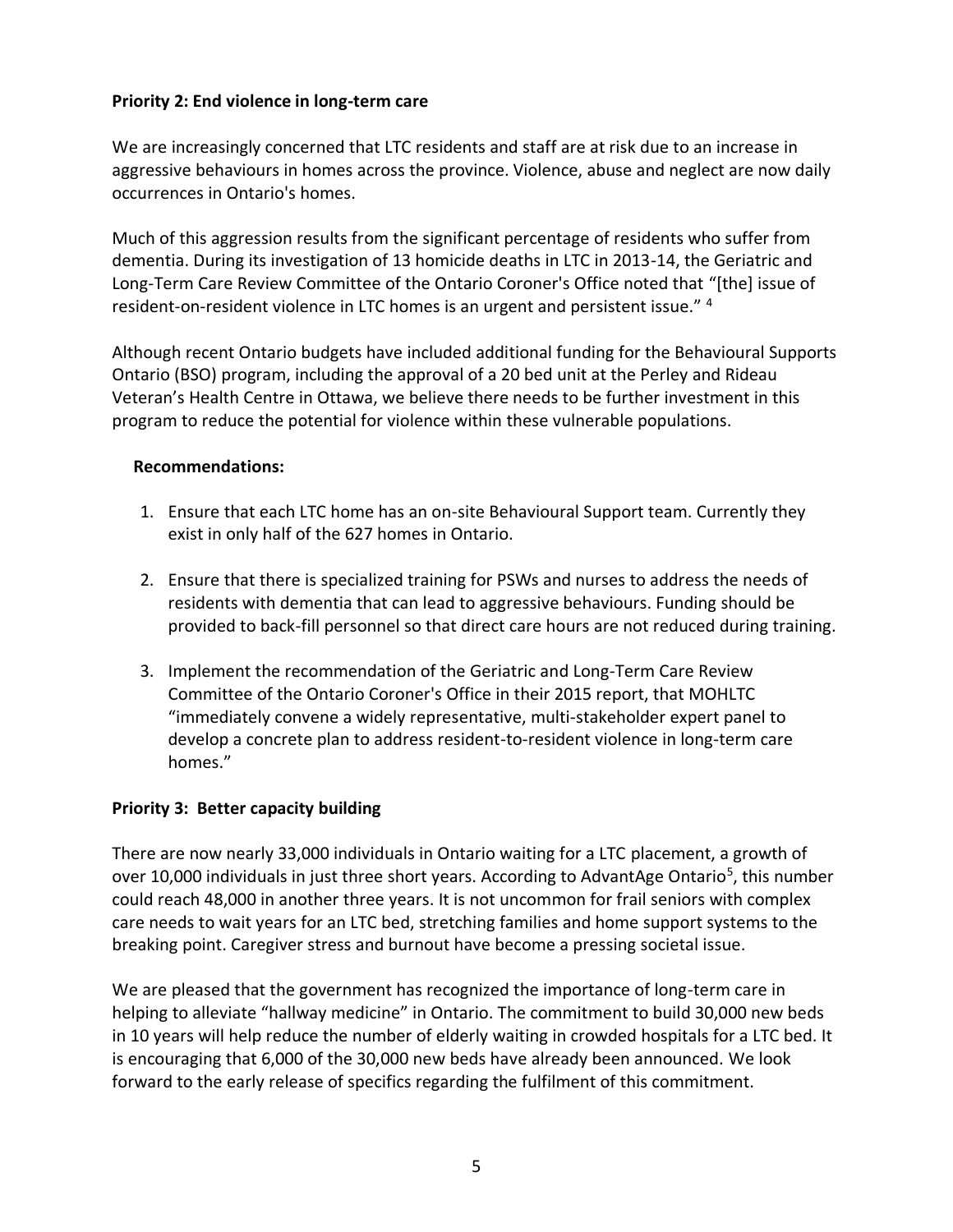We hope that planning for these new beds will take into account community needs (cultural diversity, location, mix of beds) as well as those of under-served communities such as LGBTQ and indigenous populations. Construction of new beds should also consider the mix of for-profit versus non-profit beds. Ontario currently has the highest percentage of for-profit LTC beds in the country, despite the preamble to the Ontario *Long-Term Care Homes Act* (2007), which states: "The people of Ontario and their Government...are committed to the promotion of the delivery of long-term care home services by not-for-profit organizations".<sup>6</sup> Research has demonstrated poorer health outcomes in for-profit homes. A study published in 2015<sup>7</sup> concluded that for-profit residences in Ontario have significantly higher rates of both mortality and hospital admissions. Wait list data show a clear preference for non-profit beds; 67% of individuals waiting for an LTC placement designate a non-profit home as their first choice.

It must be recognized, however, that the new beds only address the current waitlist; more beds will be needed as the number on seniors over 80 soars. A Conference Board of Canada<sup>8</sup> estimates that the demand for long-term care in Canada will increase by 199,000 beds by 2035 but that the cost of building and operating the facilities will be a significant contributor to the economy. A significant proportion of those 199,000 beds will be needed in Ontario.

We are also concerned about the lack of progress in modernizing or rebuilding the approximately 30,000 beds that are located in homes that do not meet today's safety and design standards. Until these homes are rebuilt, many frail seniors must live in three and fourbed rooms sharing a single bathroom, with only a curtain between the beds to provide privacy. We are worried that some licenses will expire in 2025 because the homes may opt to close rather than redevelop. Both associations representing LTC homes in Ontario have made several recommendations related to expediting LTC renewal by reducing red tape and centralizing approval. We support AdvantAge Ontario and OLTCA in these recommendations.

We hope that the planned development of 30,000 new beds in the next decade and the redevelopment of another 30,000 beds will be an opportunity to look at the design of LTC homes. Can they be made less institutional and more home-like? Is the standard of the 32-bed "home" the best configuration for residents? Are current LTC physical spaces the best configuration for residents with dementia? Can we transform care by implementing more person-centred models such as the Butterfly, Green House or Eden Alternative. Should LTC homes be co-located next to seniors' or community centres, or close to childrens' day care centres.

## **Recommendations:**

- 1. Initiate capacity planning to ensure that there are sufficient beds in Ontario to meet the demand for an aging population. Planning for new beds must take into account community needs (cultural diversity, location, mix of beds) as well as those of underserved communities such as LGBTQ and indigenous populations.
- 2. Ensure that the proportion of beds in the non-profit sector at least remains the same or, preferably, improves in relation to for-profit accommodation.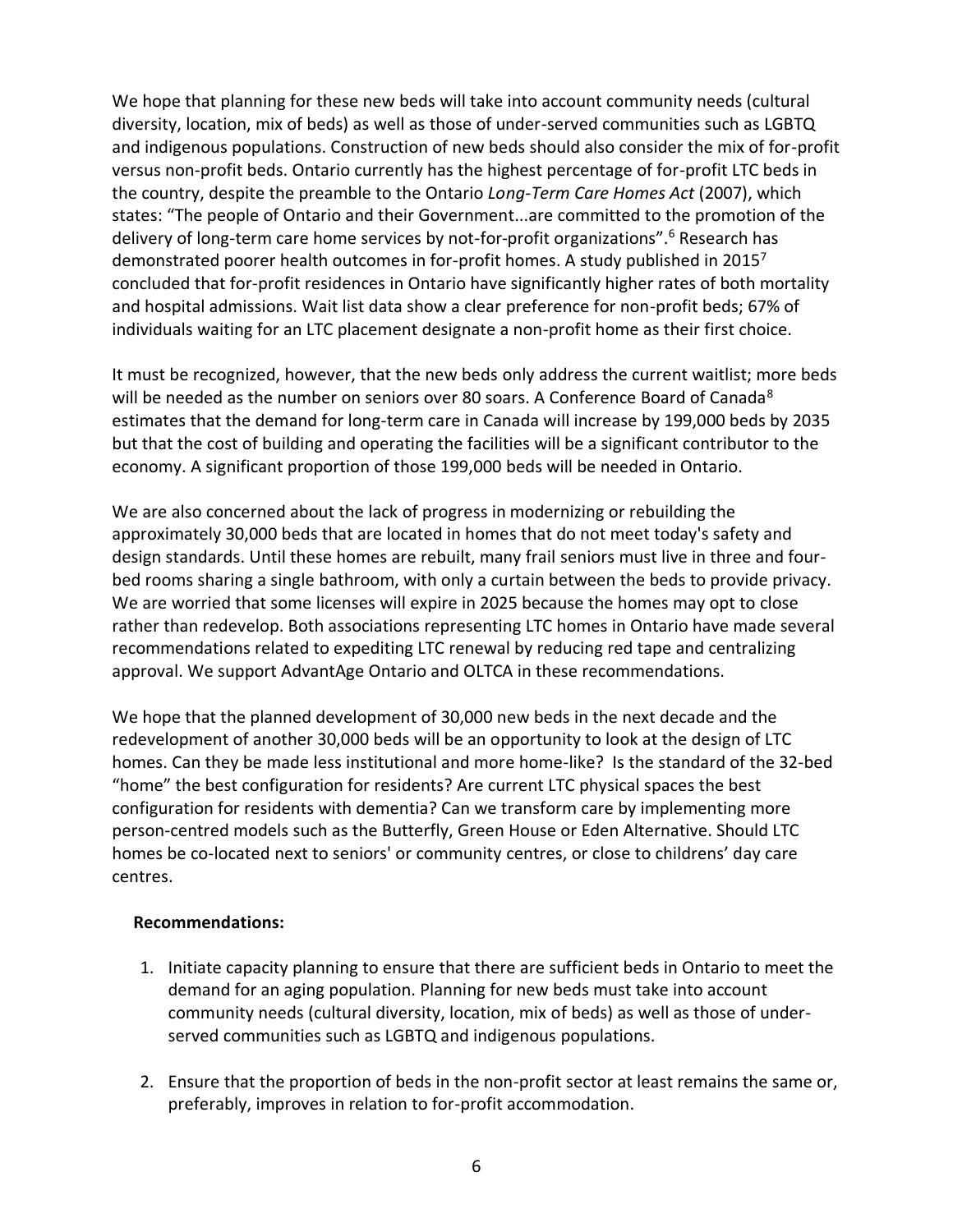- 3. Work with OLTCA and AdvantAge Ontario to identify and remove barriers to expedite the redevelopment and renewal of the 30,000 beds that do not meet current design and safety standards.
- 4. Incorporate innovative approaches to providing LTC into the planning and/or redevelopment of homes in order to create more home-like, person-centre environments responsive to the needs of our frail elderly.
- 5. Ensure that the plans for implementation of the Provincial Dementia Strategy include strategies for LTC.

# **Conclusion**

The systemic neglect experienced by the LTC sector over the last 15 years must end. Urgent action is needed to address the issues identified in this submission and those from other LTC stakeholders. Ontario now has an opportunity to greatly improve the lives of the 78,000 residents in LTC through investing in improved care and the construction of much needed beds. Ontario seniors' and their families need to know that when a resident enters LTC they will spend their remaining days in dignity - receiving quality care in well-designed, safe, comfortable homes.

It is our sincere hope that under this new government we will see collaboration, innovation and leadership and a commitment to transform LTC from an institutional model to a personcentred, compassionate model of care. All we want is the best possible care for our loved ones.

On behalf of the Champlain Region Family Council Network, I would like to thank you for the opportunity to present our concerns.

Respectfully submitted by:

Advocacy Committee, Champlain Region Family Council Network Contact: Grace Welch, Chair Email: [crfcnadvocacy@gmail.com](mailto:crfcnadvocacy@gmail.com) Tel: 613-697-4695 Website: champlainfamilycouncils.ca